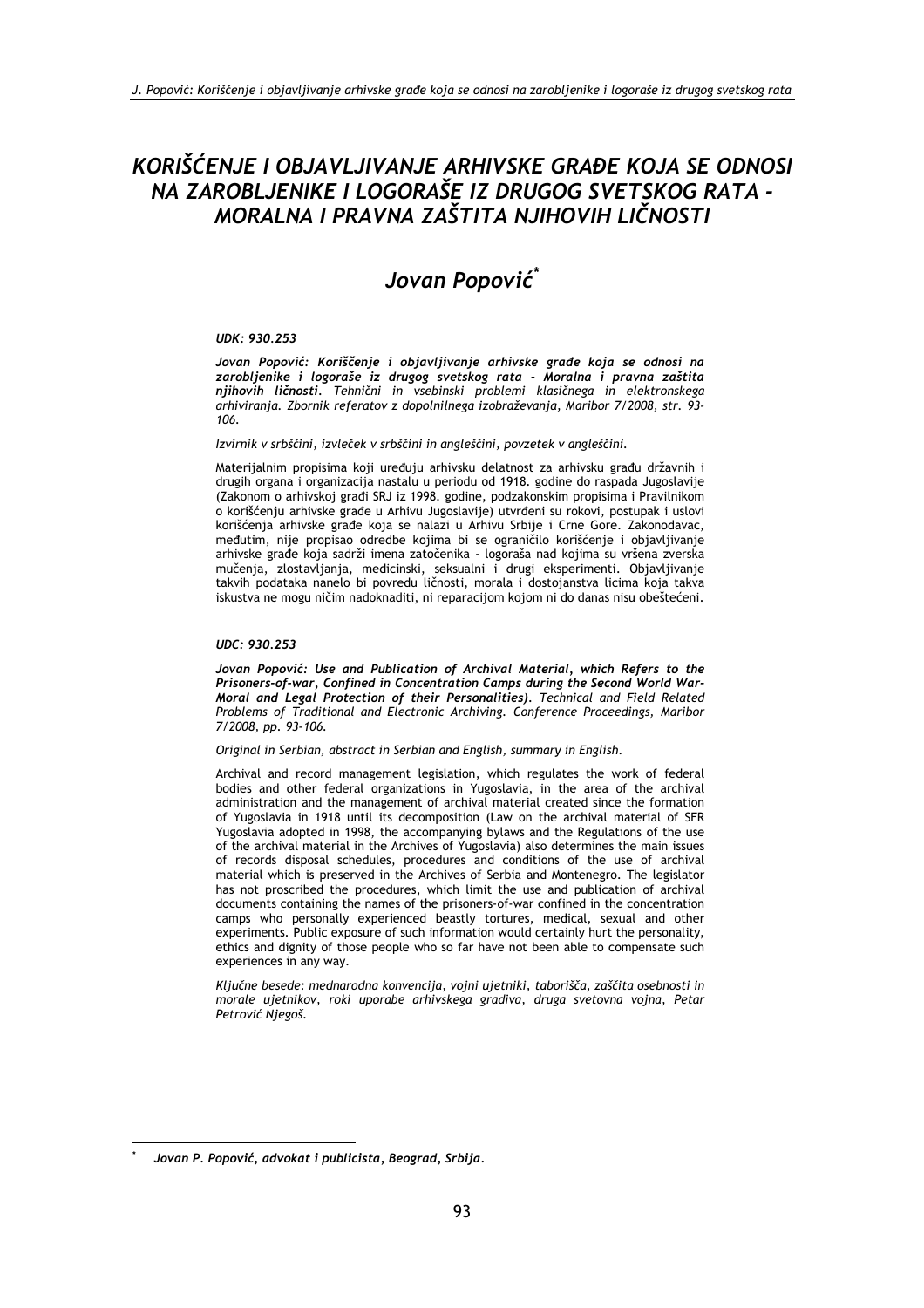"Što pogani od ljudi činite<br>Što junački ljude ne smaknete Što im takve muke udarate" (Niegoš)

U Arhivu Srbije i Crne Gore<sup>1</sup> pohranjeni su fondovi, zbirke i lični fondovi<br>Kraljevine Srba, Hrvata i Slovenaca, Kraljevine Jugoslavije, Socijalističke Jugoslavije između 1945-1992 godine, Savezne Republike Jugoslavije od 1992. do 2003 godine i perioda državne zajednice Srbije i Crne Gore 2003-2006 godine, kada je došlo do njihovog razdruživanja i stvaranja dve međunarodno i međusobno priznate države Srbije i Crne Gore. Naime, grubo rečeno, radi se o fondovima, zbirkama i ličnim fondovima iz perioda Kraljevine Jugoslavije i perioda Socijalističke Jugoslavije do njenog prestanka postojanja. Ta izuzetno vredna građa je nezaobilazni izvor za istoriju jugoslovenskih, balkanskih i daleko širih prostora i bogata riznica kulturnog nasleda.

U Arhivu Srbije i Crne Gore nalazi se preko 750 fondova, ličnih fondova i zbirki sa oko 22.000 dužnih metara arhivske građe.

U Arhivu Srbije i Crne Gore i drugim arhivskim odeljenjima u okviru samo određenog broja saveznih ministarstava koji imaju po zakonskim propisima osnovane takve organizacione jedinice-arhivska odelenja (Unutrašnjih i Spoljnih poslova i Narodne odbrane) i u Muzeju istorije Jugoslavije čuva se arhivska građa fondova:

- državnih organa i organizacija,
- ustanova.
- privrednih subjekata,
- društveno-političkih organizacija,
- društvenih organizacija i udruženja građana,
- odnosno svih subjekata koji su bili u strukturi organizacije savezne države i pojedinaca<sup>2</sup>.

Arhiv Jugoslavije, sve do donošenja Ustavne povelje državne zajednice Srbije i Crne Gore, nosio je taj naziv do 04.02. 2003 godine ("Sl. list S i CG", br.1/2003). Nakon toga Arhiv Jugoslavije je preimenovan u Arhiv Srbije i Crne Gore ("Službeni list Srbije i Crne Gore", br. 1/2003) i taj naziv i dalje nosi, iako je došlo do razdruživanja Srbije i Crne Gore. Uskoro se očekuje donošenje zakona o arhivskoj građi države Srbije, kojim će biti regulisan i naziv dosadašnjeg Arhiva Srbije i Crne Gore, kao i druga fundamentalna pitanja arhivske delatnosti. Materijalni zakon koji uređuje nadzor, preuzimanje zaštitu, izradu naučno obaveštajnih sredstava, korišćenje i objavljivanje arhivske građe, koja je pohranjena u Arhivu Srbije i Crne Gore je Zakon o arhivskoj građi SRJ, donet 1998 godine ("Službeni list S i CG", br. 12/1998). Navedeni Zakon se i dalje primenjuje. Podzakonski i interni akti doneti na osnovama navedenog Zakona bliže uređuju arhivsku delatnost. Da ne bi bilo zbunjivanja, napominjemo da će se u citatima Zakona i drugih akata pominjati ponegde postojeći termini "Arhiv Jugoslavije" "savezni organi" "Savezna republika Jugoslavija" i dr.

Prema Zakonu o arhivskoj građi Savezne Republike Jugoslavije, arhivskom građom smatra se ona građa koja je nastala u radu:

<sup>&</sup>quot;Savezne skupštine, Predsednika Republike, Savezne vlade, saveznih ministarstava, drugih saveznih organa i saveznih organizacija, Saveznog suda, Saveznog državnog tužioca, Saveznog ustavnog suda, Narodne banke Jugoslavije, Vojske Jugoslavije, vojnih sudova, vojnih tužilaštava, Vojnog pravobranilaštva, Vrhovnog saveta odbrane, preduzeća ili drugih organizacija kojima je saveznim zakonom povereno vršenje javnih ovlašćenja, saxialist produzeća, javnih ustanova i drugih organizacija osnovanih saveznim zakonom i međunarodnih<br>skupova čiji su organizatori organi Savezne Republike Jugoslavije (u daljem tekstu savezni organi i organizacije);

centralnih državnih organa i ustanova, centralnih organa, političkih partija i drugih organizacija i stručnih i drugih udruženja Kraljevine Srba, Hrvata i Slovenaca, odnosno Kraljevine Jugoslavije;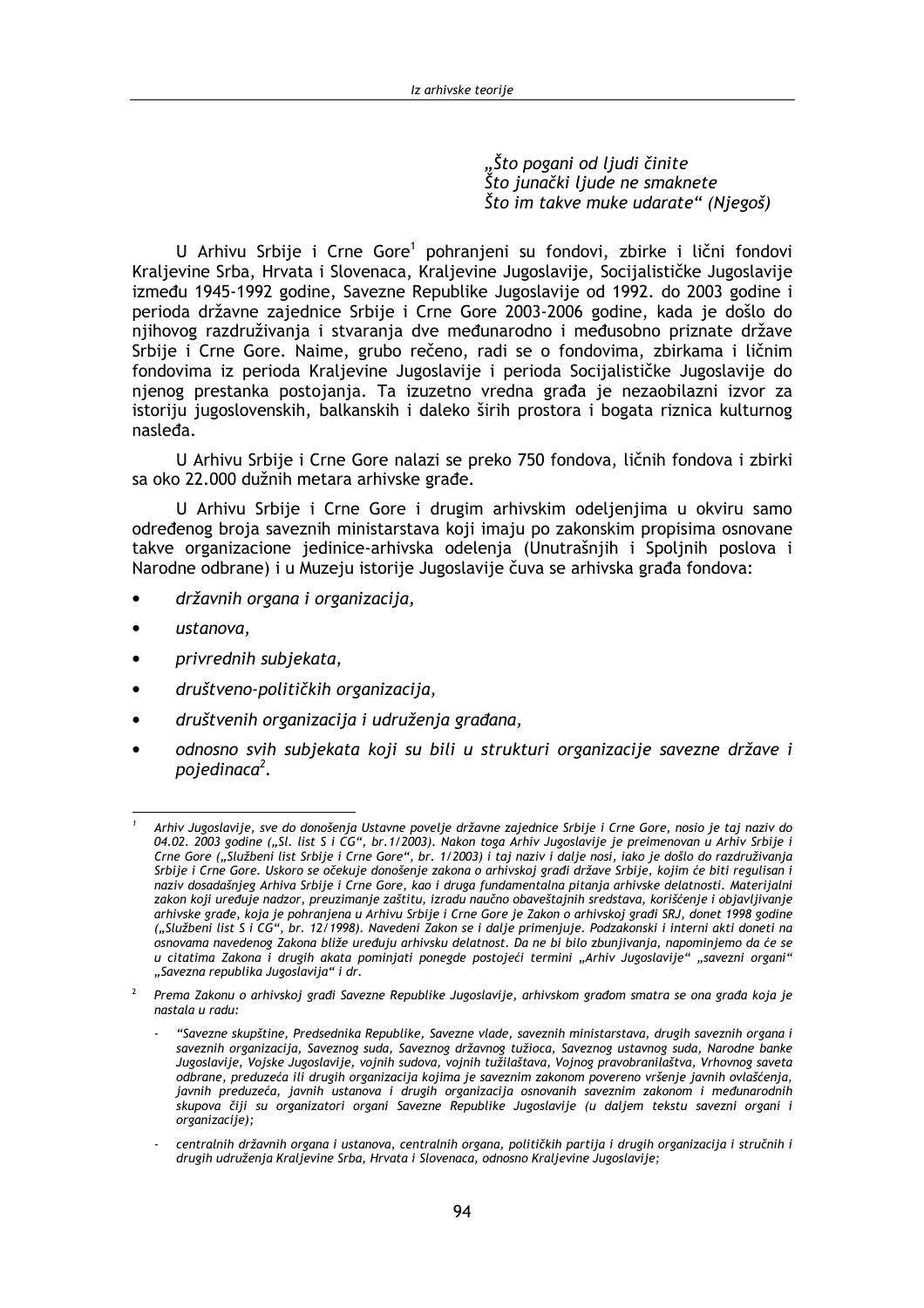U fondovima Arhiva Srbije i Crne Gore nalaze se i predmeti, dosijej vezani za određenu ličnost, pojedince, običnog pojedinca.

Arhivska građa u Arhivu Srbije i Crne Gore koristi se shodno odredbama Zakona o arhivskoj građi federacije<sup>3</sup> i podzakonskim i internim akatima koja imaju osnov u Zakonu, kao i preporukama Međunarodnog arhivskog saveta, i dr.

Zakonom i internim aktima predviđeno je da je: Arhivska građa koja se nalazi u Arhivu Jugoslavije, u daljem tekstu Arhiv, dostupna za korišćenje u rokovima koji su utvrđeni prilikom predaje arhivske građe Arhivu Jugoslavije, a u skladu sa rokovima koje je propisao Zakon o arhivskoj građi Savezne Republike Jugoslavije. Za arhivsku građu koja se nalazi u Arhivu, a za koju prilikom predaje nije utvrđen rok dostupnosti za korišćenje, primenjuje se zakonski rok koji ne može biti duži od 30 godina, računajući od godine nastanka arhivske građe, odnosno samo izuzetno kada za to postoje posebni razlozi 50 godina, ako je posebnim saveznim propisom to određeno ili je o tome doneo odluku savezni izvršni organ (Savezna vlada).

Za arhivsku građu koja se nalazi u Arhivu, a za koju prilikom predaje nije utvrđen rok dospelosti za korišćenje, primenjuje se rok od 30 godina od dana njenog nastanka, ukoliko je stvaralac te građe prestao da postoji.

U slučaju kada prilikom predaje arhivske građe Arhivu nije utvrđen njen rok dostupnosti za korišćenje, a stvaralac te arhivske građe još postoji, Arhiv će od tog stvaraoca pismeno zatražiti da utvrdi rok dostupnosti za njeno korišćenje.

Rok dostupnosti za korišćenje arhivske građe za operativne potrebe saveznih organa i organizacija nije limitiran zakonom, odnosno za njeno korišćenje daje saglasnost direktor Arhiva Jugoslavije i on je nezavisan od godine nastanka arhivske građe.

Činjenice sadržane u arhivskoj građi, a koje se odnose na ostvarivanje prava građana iz radnog odnosa, ličnih i drugih građanskih prava, na zahtev građana, Arhiv istražuje i izdaje te podatke, bez obzira na rok dostupnosti ostale arhivske građe za korišćenie.

Arhivska građa preuzeta u Arhiv po osnovu poklona, otkupa i u depozit - biće dostupna za korišćenje u rokovima utvrđenim u aktima koji su pratili preuzimanje

- jedinica narodno-oslobodilačke vojske i partizanskih odreda Jugoslavije, odnosno Jugoslovenske narodne armije i arhivska građa vojne prirode koja potiče od okupatora i njihovih saradnika iz Drugog svetskog rata;
- nadležnih saveznih organa za narodnu odbranu i oružanih snaga Jugoslavije od Drugog svetskog rata do stvaranja Savezne Republike Jugoslavije;
- organizacija političkog, sindikalnog i drugog udruživanja za delovanje na teritoriji Savezne Republike Jugoslavije, kao i političkih, kulturnih, naučnih, javnih i drugih ličnosti čije su aktivnosti od interesa za Saveznu Republiku Jugoslaviju, ako se ta arhivska građa poveri nadležnom saveznom organu, odnosno organizaciji u skladu sa ovim zakonom (Arhivu)."

<sup>-</sup> centralnih političkih organa narodno-oslobodilačkog pokreta, organa vlasti i uprave i političkih i drugih organizacija Jugoslavije iz vremena narodno-oslobodilačkog rata;

centralnih državnih organa i ustanova, društveno-političkih organizacija u Federaciji, ustanova koje su vršile poslove od interesa za ostvarivanje funkcija Federacije, zajednica osnovanih saveznim zakonom, društvenih organizacija i udruženja građana i nijhovih saveza na nivou Federacije i samoupravnih organizacija i zajednica kojima je saveznim zakonom povereno vršenje javnih ovlašćenja, kao i međurepubličkih i međunarodnih skupova čiji su organizatori ti organi, odnosno organizacije Jugoslavije od Drugog svetskog rata do stvaranja Savezne Republike Jugoslavije;

<sup>-</sup> vojske Srbije i vojske Kraljevine Srba, Hrvata i Slovenaca, odnosno Kraljevine Jugoslavije;

<sup>»</sup>Službeni list SRJ«, br. 12/98.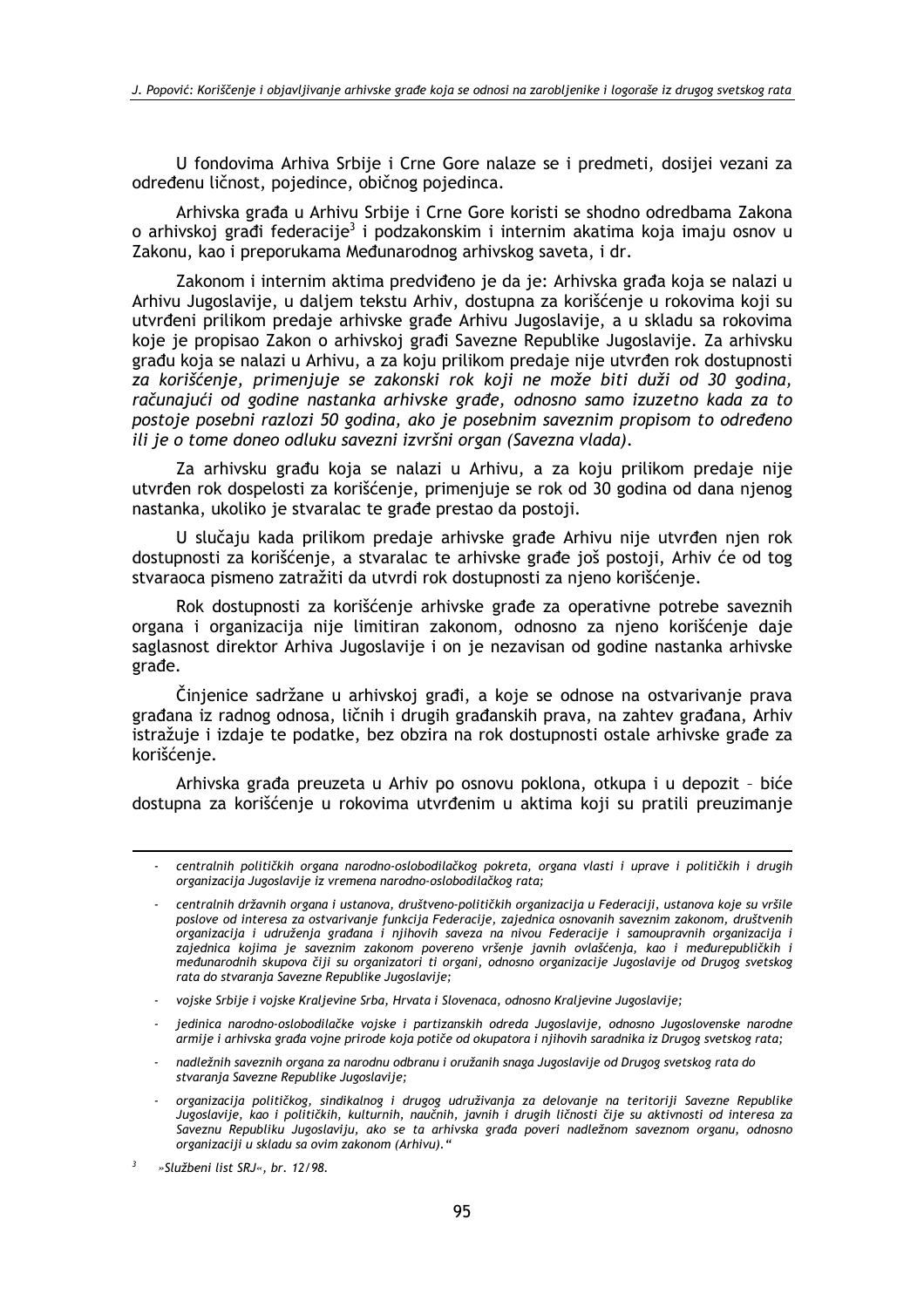arhivske građe po tim osnovama. Ti rokovi mogu biti i duži od onih koje predviđa Zakon o arhivskoj građi Savezne Republike Jugoslavije (SRJ).

Pravo korišćenja arhivske građe imaju sva pravna i fizička lica iz Savezne Republike Jugoslavije pod jednakim uslovima i na propisan način.

Strani državljani mogu koristiti arhivsku građu SRJ po odobrenju nadležnog saveznog organa, odnosno organizacije. U praksi to je najčešće direktora Arhiva.

Arhivska građa SRJ nije dostupna za korišćenje ni posle rokova koje utvrđuje Zakon o arhivskoj građi Savezne Republike Jugoslavije (30, odnosno 50 godina) u slučajevima:

- ako je arhivske građa u nesređenom stanju;
- ako se arhivske građa nalazi u procesu sređivanja i obrade,  $\bullet$
- ako je fizički u toj meri oštećena da joj je potrebna konzervacija i restauracija
- i ako se nalazi van Arhiva, na izložbi ili slično.

Takođe arhivska građa nije dostupna za korišćenje istraživačima: - ako sadrži podatke čije bi korišćenje moglo da nanese štetne posledice za ugled, odbranu i bezbednost zemlje, odnosno za druge državne i nacionalne interese.

Istraživači-korisnici arhivske građe moraju biti obavešteni o razlozima zbog kojih im se onemogućava korišćenje arhivske građe, koja je inače dostupna za korišćenje, kao i o vremenu kada će se moći udovoljiti njihovom zahtevu.

Kada je u pitanju korišćenje arhivske građe, bilo za koje navedene potrebe, podzakonskim aktima vrlo precizno su propisani postupci i procedura za dobijanje arhivske građe na korišćenje. Naročito je potrebno vođenje odgovarajaće dokumentacije o svim vidovima korišćenja, preciziranje odgovornosti svih lica koja učestvuju u procesu korišćenja ili izdavanja na korišćenje arhivske građe.

Obaveza je radnika Arhiva da pružaju sve relevantne informacije korisnicima o fondovima, arhivskoj građi i njenoj dostupnosti za korišćenje, o uslovima i načinu korišćenja arhivske građe i druge informacije kojima se obezbeđuje efikasan rad, kako korisnika tako i Arhiva u celini. Time se obezbeđuje bezbednost arhivske građe koja je predmet korišćenia. Korisniku koji se ne pridržava propisanih pravila uskraćuje se korišćenje arhivske građe.

Na osnovu iznetog može se konstatovati da u Arhivu nema fonda koji nije dostupan za korišćenie posle proteka 30 godina od dana nastanka arhivske građe. Postoji samo ograničenost količine arhivske građe koja se ne daje svakom pojedinačnom korisniku, kao i ograničenost kada su u pitanju navedeni razlozi, posebno oni koji se odnose na korišćenje fizički oštećene arhivske građe, građe koja je na sređivanju, obradi, izložbama i slično.

Po odredbama važećeg Zakona, podzakonskim propisima i internom aktu o korišćenju arhivske građe u Arhivu (ranijim propisima to je bilo predviđeno) nije predviđena zabrana dostupnosti arhivskoj građi i posle isteka roka od 30, odnosno 50 godina kojom bi se njenim objavljivanjem povredilo dostojanstvo, ličnost, moral i interesi građana-ratnih zarobljenika ili logoraša, nad kojima su vršena mnogobrojna nedela i razni eksperimenti. Odmah se postavlja pitanje - koji su to fondovi u kojima se nalazi takva arhivska građa?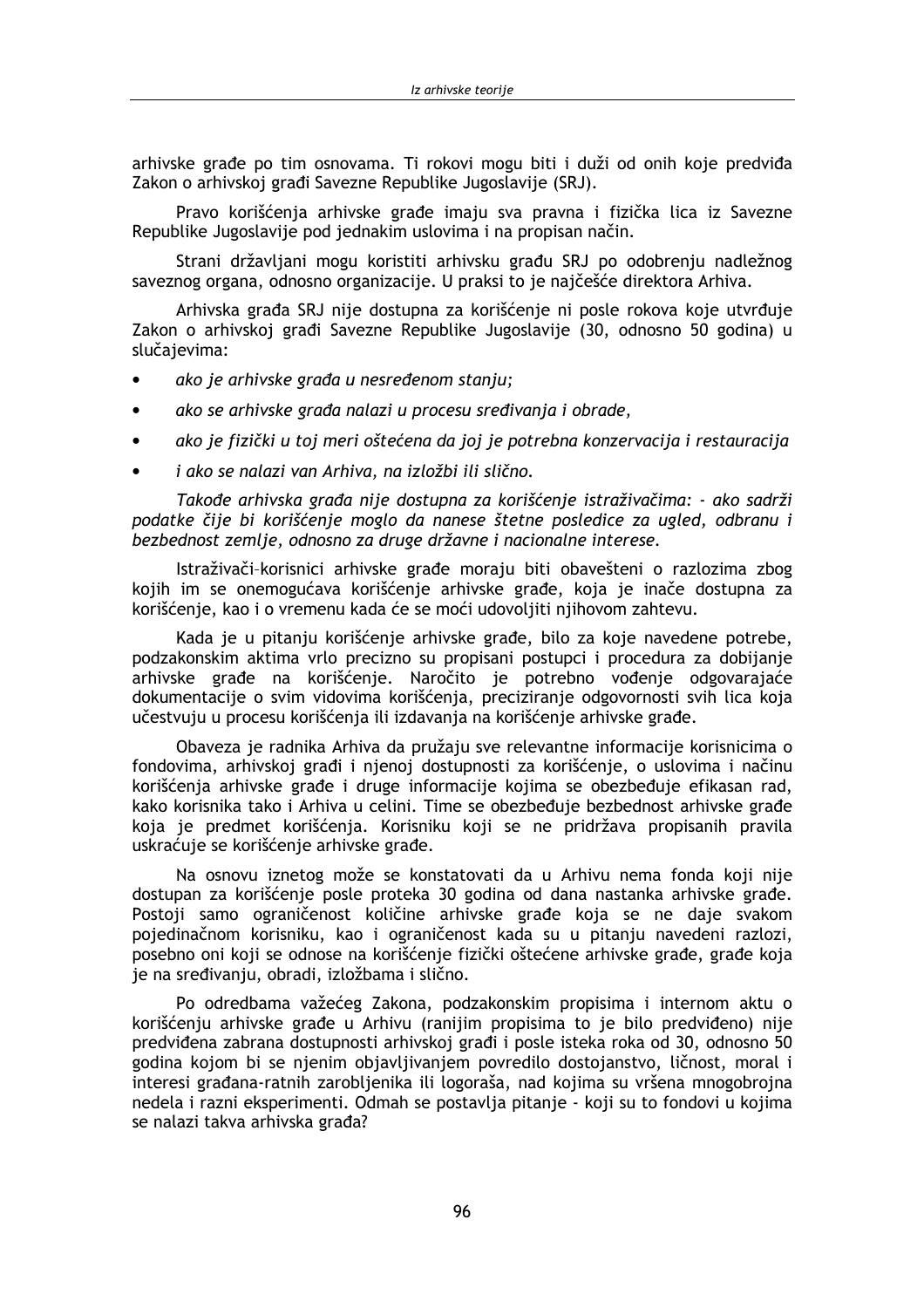To će se najbolje objasniti time što će se pobrojati i kratko obrazložiti sadržaji jednog broja fondova smeštenih u Arhivu koji bi mogli doći pod takav režim korišćenia. Obiavlijvaniem dokumenata vezanih uglavnom za gro građana koji u navedenim fondovima imaju svoj broj i ime bi se ne samo ono «uznemirilo, potreslo i povredilo», već i njegov porod ako ga ima, jer je mučenjem i drugim vršenim eksperimentima moguće da je onesposobljen da bude roditelj, a ako ga nema sigurno je da ima bliskih srodstvenika.<sup>4</sup>

Do propisanog roka, a i kasnije, pojedini broj fondova pohranjenih u Arhivu, iz Drugog svetskog rata, nisu bili dozvoljeni za korišćenje, niti je njihov sadržaj mogao da bude objavljivan. Uzmimo za primer "Fond Državne Komisije za utvrđivanje ratnih zločinaca iz Drugog svetskog rata", koji nije dozvoljavan za korišćenje ne samo zbog rokova koje su predviđala normativna akta (zakonski i podzakonski propisi), već i zbog toga da se pre svega na prostorima bivše Socijalističke Federativne Republike Jugoslavije ne bi razbuktale strasti u tada veoma složenom političkom i ideološkom miljeu, opterećenom neznanjem, poluistinama, revanšizmom i negiranjem svega i svačega.

Stoga će ovaj rad obuhvatiti kratku informaciju o jednom broju fondova, odnosno grupa fondova iz kojih se vidi kako su (zarobljenici) zatvorenici u koncentracionim logorima ubijani, zlostavljani, mučeni, nad kojima su se vršile najveće torture koje ljudska svest i savest ne može da pojmi.

Nijedna životiniska vrsta nije se obračunavala međusobno tako kao što su se ljudi, odnosno bolje rečeno neljudi, ponašali prema nemoćnim ljudima.

> "Te ih ljetnje gorijaše sunce I davljahu kiše i vremena Ne mogahu iz veza šenuti" (Njegoš)

Fond "Državna komisija za utvrđivanje zločina okupatora i njihovih pomagača (1943-1948) je do skoro bio pod embargom. I dalje je postojala dilema oko razloga odluke da ovaj i drugi fondovi budu u režimu zaštite. Sa sigurnošću je jasno da je tu glavni razlog bio zaštita interesa ličnosti, ali i monstruozni oblici zločina i eksperimenti koji su vršeni nad Srbima, Jevrejima i Romima u Nezavisnoj državi Hrvatskoj i delovanje od strane šiptarske balističke organzacije na nealbanskim građanima, pre svih Srbima i Crnogorcima.<sup>5</sup>

Pojedinac nije tu samo da ne bi bio zaboravljen, već mu je tu činjenjem nad njim ili sa njim sudbina odredila mesto. Svakako ne može niti sme biti zaboravljen. On ne može biti zaboravljen pa i da je "Čovek senka", koji je rođen da odživi život, i da nikog ne optereti ničim, a i sve svoje terete, i bolove otrpi sam sa sobom.

<sup>&</sup>quot;Čovek umire kada se više niko njega ne seća. "Čovek ne treba otići bez traga, ne ostaviti kod potomaka u delima sećanja. Potomci su takođe smrtni, a dela, ukoliko ne razmahuju istoriju, brzo se zaboravljaju. Najdugovečniji su dokumenti, materijalni ostaci čoveka, njegovih misli i duše. Razvitak arhivistike i informatike stvorili su takve mogućnosti da se običnom čoveku -"malo-velikom čoveku", u arhivima posveti malo više pažnje. Da se doslovce ni jedno ime ili ljudska sudbina ne zaboravi. Ma ko on bio, što radio, da o njemu ostane nekakvog traga, ako ne može drugde, može u arhivu da se spasi od zaborava" Tu su dosijei ne samo onih koji su pravili dela, već i zlodela (Dr. Mile Bakić "Nijedno se ime ne smije zaboraviti", Pobjeda, Podgorica 1994).

Ne samo istekom roka za mogućnost početka korišćenja tog fonda, već i diskrecionim pravom prof.dr. Miodrag Zečević i tadašnji direktor Arhiva Jugoslavije Jovan P. Popović pripremili su četvorotomnu publikaciju pod naslovom "Dokumenti iz istorije Jugoslavije - Državna komisija za utvrđivnjje zločina okupatora i njegovih pomagača iz Drugog svetskog rata". Tomovi knjiga su štampani u periodu od 1996-2000 godine, čiji je suizdavač bio Arhiv Jugoslavije. "Ova knjiga je i saznanje i pouka. Ona obuhvata sve oblike učešća, odnosno izvršioce čije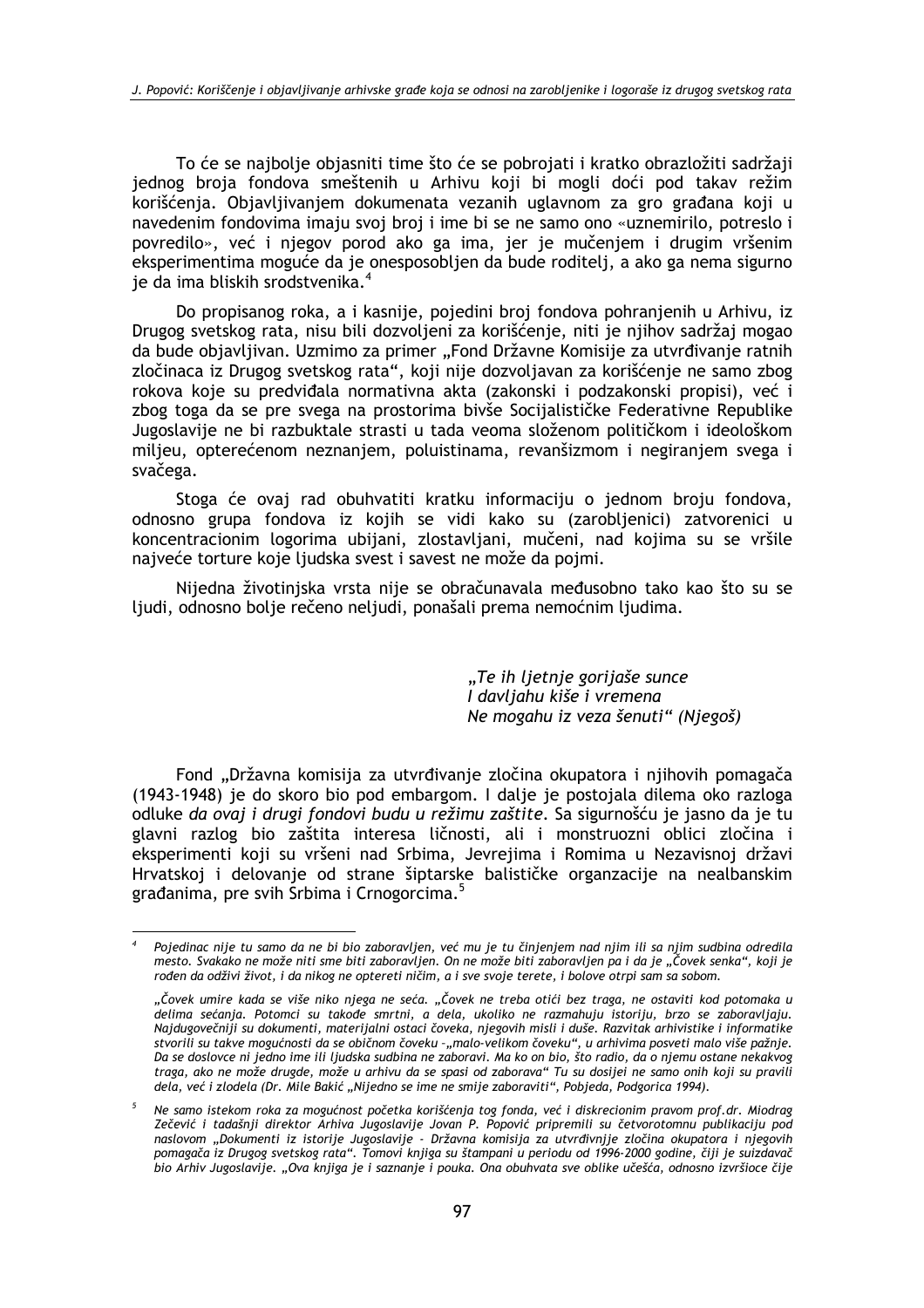Međunarodna demokratska javnost pritisnutna saznanjem o strašnim zločinima prema civilnom stanovništvu, ratnim zaroblienicima, imovini i nepoštovaniu pravila međunarodnog prava od strane fašističkih zemalja (sila osovine) na okupiranim teritorijama, pokrenula je inicijativu o kažnjavanju takvih dela. Zahtev javnog mnenja je bio strogo kažnjavanje lica za zločine koji su učinjeni. Koncem 1943. godine, savezničke države, svaka posebno i u okviru međusavezničkih relacija, organizuju posebne organe pri svojim vladama, kao posebnu Komisiju Ujedinjenih nacija za ratne zločine.<sup>6</sup>

Zločini učinjeni nad jugoslovenskim narodima od strane okupatora i njihovih pomagača bili su takvih razmera da je AVNOJ, odmah posle konstituisanja, obrazovao Državnu komisiju za utvrđivanje zločina okupatora i njihovih pomagača.

Karakter i priroda ovih komisija nisu bliže proučeni. One nisu bile klasičan organ gonjenja, niti pravosuđa. To su bili specifični organi u funkciji istraživanja i utvrđivanja činjenica koje su se odnosile na izvršene zločine od strane okupatora i njegovih pomagača. Delatnost ove organizacije morala je da bude brza i efikasna, jer je trebalo onemogućiti uništavanje i prikrivanje činjenica i podataka o izvršenim zločinima i njihovim učiniocima, kao i sprečiti njihovo bekstvo iz zemlje i uništavanje traga zločina.

Suđenja za ratne zločine u zemlji vršili su redovni pravosudni organi, kojima su komisije dostavljale odluke o utvrđivanju zločina i prikupljene dokazne materijale. Kriterijumi i merila za utvrđivanje postojanja ratnog zločina dati su u međunarodnim dokumentima ove vrste, pre svih Haškim i Ženevskim deklaracijama i konvencijama, kao i drugim međunarodnim dokumentima:

- Moskovska deklaracija iz 1943.;
- Statut međunarodnog vojnog suda iz 1945.;
- Statut Nirnberškog vojnog suda i
- Sporazum o gonjenju i kažnjavanju glavnih ratnih zločinaca koje su potpisale SAD, Engleska, SSSR i Francuska 1945. godine i dr.

Jugoslovenski problem je bio znatno složeniji i suptilniji po svojim osnovnim obeležjima u odnosu na druge ratom zahvaćene zemlje, jer je na njenom prostoru delovalo više okupacionih država i sistema, postojalo je više kvislinških tvorevina, a rat je pored oslobodilačkog karaktera i socijalne revolucije imao i snažna obeležja nacionalnog, verskog i građanskog rata.

Zločini izvršeni na nacionalnoj i verskoj osnovi bili su izrazito teški i imali genocidni karakter, pre svega prema srpskom stanovništvu, Jevrejima i Ciganima. U Nezavisnoj državi Hrvatskoj, posebno u Hercegovini i Krajini, hrvatski i muslimanski živalj uništavao je čitava srpska naselja i sve stanovništvo srpskog porekla. Mnogi zločini ove vrste bili su prikriveni zaverom ćutanja i zaboravom iz političkih razloga.

je zločinačko ispoljavanje jednako opasno: to su nosioci kolaboracije, organizatori, izvršioci i dželati". (prof. dr. Vladimir Krivokapić - Ratni zločini u Drugom svetskom ratu- "Međunarodna politika", Beograd 1998).

Komisija Ujedinjenih nacija za ratne zločine (KUN) osnovana je 20. oktobra 1943. godine u Londonu.

AVNOJ je 30 novembra 1943. godine doneo Odluku o obrazovanju Komisije za utvrđivanje zločima okupatora i njihovih pomagača ("Službeni list FNRJ", br. 1/1945.) Komisija je bila pri Predsedništvu Nacionalnog komiteta oslobođene Jugoslavije koje je odlukom imenovalo članove Komisije i donelo Pravilnik o radu Državne komisije (8. maja 1944 istog dana kada je i stupio na snagu).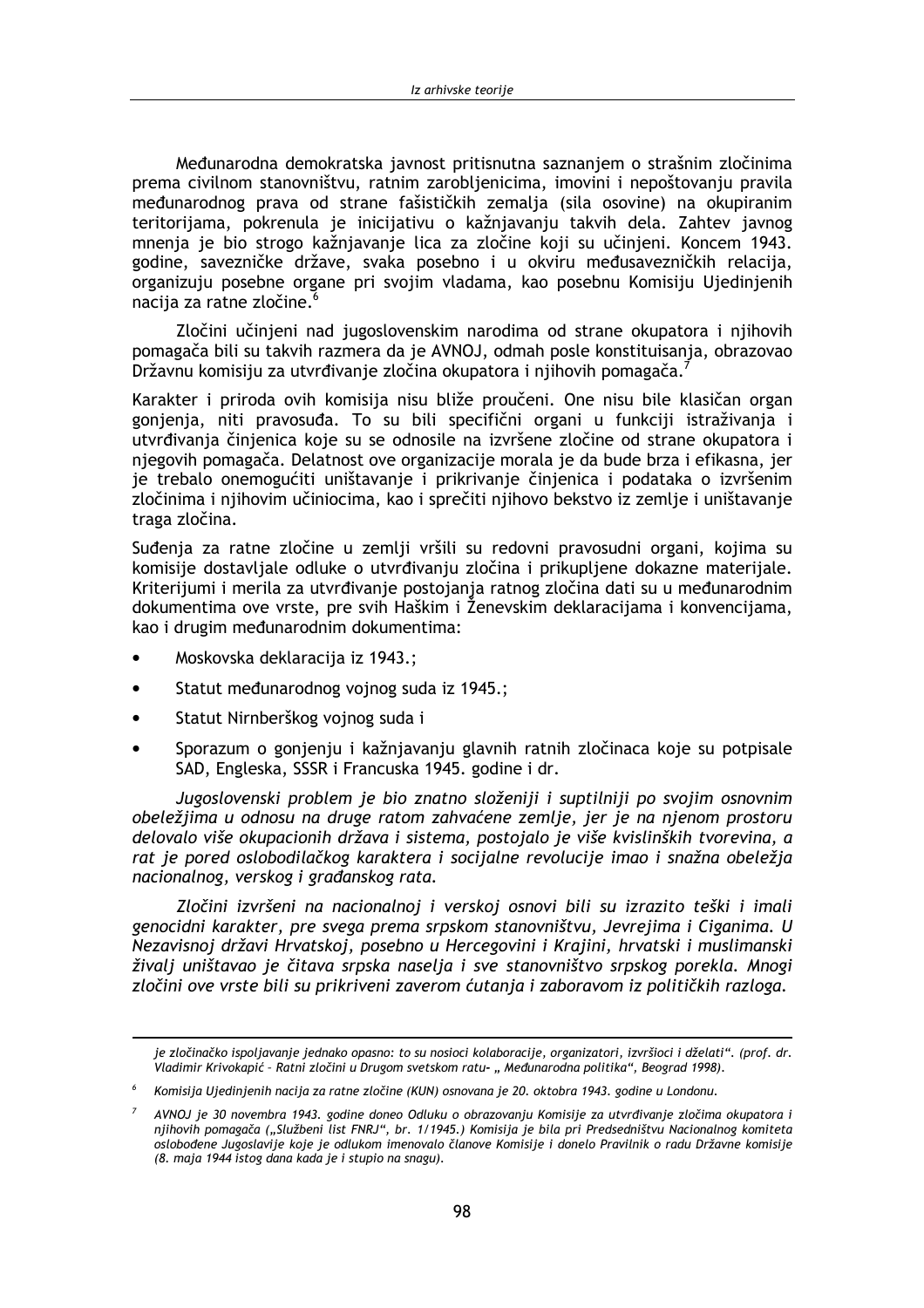Komisija koja je postojala i radila pet godina, istraživala je i prikupljala dokaze o zločinima, imala pravo da na osnovu dokaza proglasi nekog za zločinca, i obavezu da o rezultatima svoga rada i istraživania daje saopštenia za javnost.

Kako su dokazi o počinjenijm zločinima istovremeno i dokazi o stradalima, među dokaznim materijalima nalaze se podaci o Jugoslovenima stradalim širom Jugoslavije. Prijave, izjave i saslušanja svedoka o zločinima Nemaca i ustaša, spiskovi streljanih, umorenih na razne načine, izveštaji o ekshumaciji leševa, spiskovi Srba koji su bili internirani u logore Nezavisne države Hrvatske, eleborati o logorima sa podacima o zločincima koji su delovali i spiskovi njihovih žrtava, podaci o stradanju jugoslovenskih ratnih zarobljenika, svedoče o stradanjima u logorima:

- Srbije (Banjica, Jarak, Trepča, Sajmište-Beograd, Tot kod Zemuna, Šabac i dr.),
- Hrvatske (Jasenovac, Lepoglava, Lobor-Grad, Molat kod Šibenika, Slavonska Požega, Stara Gradišta, Ustika, Banica u Koprivnici...),
- Slovenije (Rogaška Slatina).

Među dokaznim materijalom ove komisije nalaze se i podaci o Jugoslovenima stradalim u logorima u inostranstvu u:

- Norveškoj (Boten kod Rognana, Erland-Estres kod Trondhajma, Ulven kod Bergena, Bejsfjord),
- Italiji (Arzza, Sulmona, Avelinno, Cortemaggiore, Ferramonti di Tarsia, Poggio  $\bullet$ Reale),
- Albaniji (Klos, Kavaja),
- Poliskoj (Auschwitz, Lublin, Krakow, Danzig, Oswiecim),
- Mađarskoj (Šarvar),
- Austriji (Mauthausen),
- Nemačkoj (Hammelburg, Dahau, Schoken, Sachsenhausen, Neuengamme, Grossrosen, Achaburg, Nirnberg, Weilmuenster, Wolfgrubern, Birkenau, Buchhenwald, Bergen-Belsen, Dortmund, Essen-Eisingen, Trier...), logorima Revensbrik, Osnabrik, Korgen ...

Podaci su prikupljeni na osnovu sećanja logoraša o prilikama u logorima, o zločinima u logorima, spiskova umrlih logoraša, spiskova preživelih interniraca iz pojedinih logora, prijave i optužbe protiv nemačkih ratnih zločinaca, zapisnika sa saslušanja i izjava preživelih logoraša datih u Jugoslovenskoj vojnoj misiji u Parizuj dr.

U drugom tomu četvorotomne publikacije "Dokumenti iz istorije Jugoslavije -Državna komisija za utvrđivanje zločina okupatora i njihovih pomagača u Drugom svetskom ratu" (prof. dr. Miodrag Zečević i Jovan P. Popović) objavljen je i spisak ratnih zločinaca pripadnika 26 nacija sa prostora Jugoslavije (8961 imena). To je kompletan spisak lica državljana Kraljevine Jugoslavije za koju je Državna komisija utvrdila-potvrdila i dala saglasnost da su vršila ratne zločine. Ti spiskovi su dostavljani Komisiji Ujedinjenih nacija radi verifikacije. Za svako lice za koje je utvrđeno da je vršilo ratne zločine, u knjizi su uneti i osnovni-lični podaci, oznaka fascikle i fonda u kome se odluka i dokumenti na osnovu kojih je proglašeno za ratnog zločinca nalaze. Tu se nalaze stravični prizori, a u dokumentima neverovatne izjave koje prelaze i u hvale, recimo jedan saslušavani zločinac iz četničkih redova se hvalio što je »zaklao samo 25 žena«.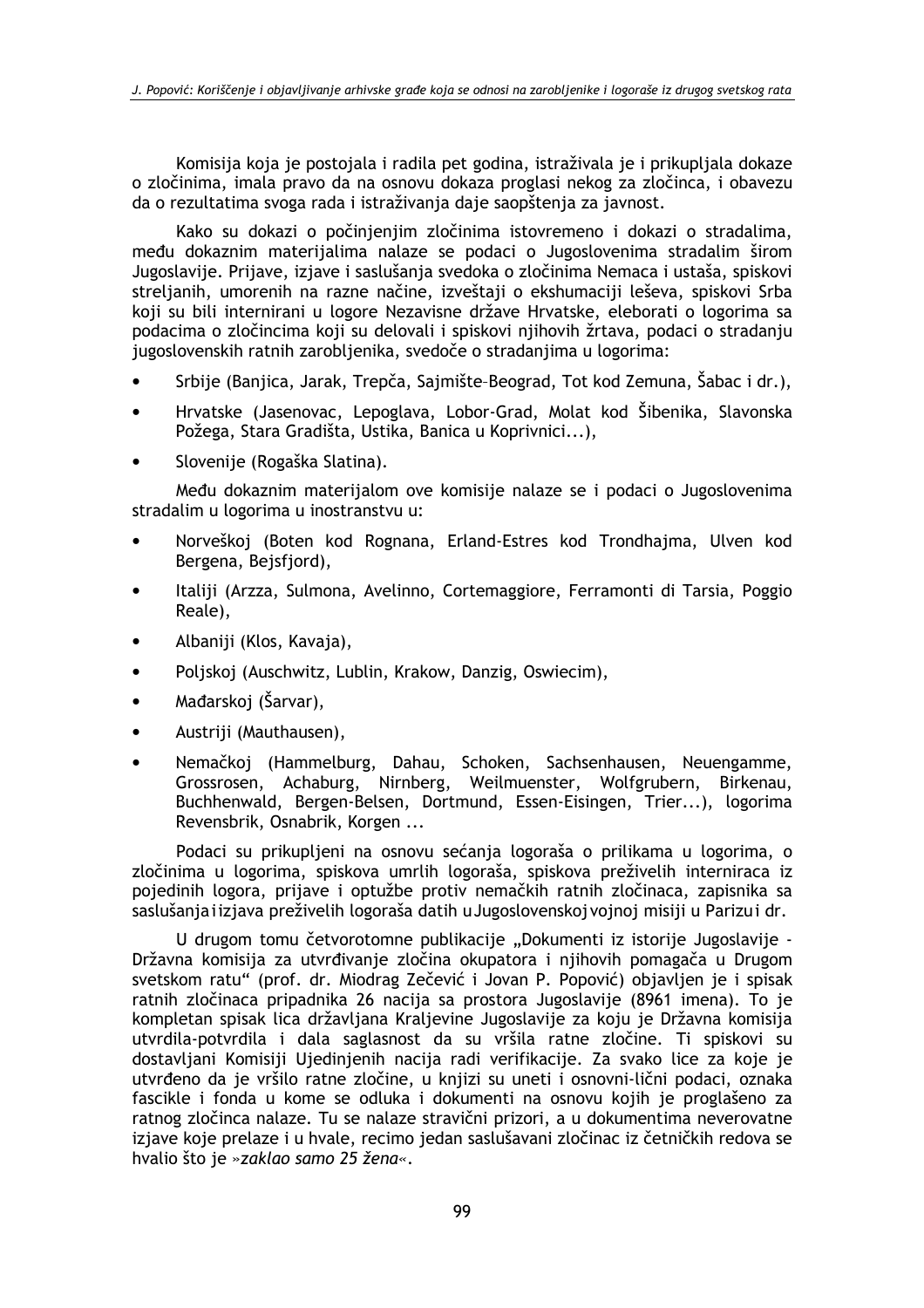U trećem i četvrtom tomu nalaze se takođe spiskovi ratnih zločinaca, što je Državna komisija utvrdila, sa kraćim podacima državljana okupatorskih i pripadnika neokupatorskih zemalia. Broi utvrđenih ratnih zločinaca iz okupatorkih i drugih država čini broj od oko 15000 lica (7567 Nemaca, 3798 Italijana, 1424 Bugara ...).<sup>8</sup>

Iz ovog obimnog fonda - od preko 90 dužnih metara, 900 fascikli, 90 knjiga i kartotekom - u raznim dokumentima, a pogotovu u izjavama preživelih lica, svedoka, zločinaca, slikovito se prikazuju patnje i zlostavljanja nad žrtvama Drugog svetskog rata učinjenih od strane okupatora i njihovih pomagača na području Kraljevine Jugoslavije<sup>9</sup>, odnosno Federativne narodne republike Jugoslavije.

Verovatno da je koncepcija o bratstvu i jedinstvu i težnja Komunističke partije da se brže prevaziđu nacionalni razdori i potisnu iz društvene svesti strašni zločini koje su vršili pomagači okupatora, posebno pripadnici vojnih formacija određenih naroda, uticalo da se što pre završi rad na ovim pitanjima, a na podatke do kojih je ona došla stavi embargo.<sup>11</sup>

Svi procesi, suđenja i izricanja presuda nad počiniocima zločina iz Drugog svetskog rata ne mogu nadomestiti-sanirati muke i patnie "oštećenih" i njihovih porodica (fizičke i psihičke rane), ali ih mogu donekle ublažiti vraćanjem milog za drago.

Podnosilac ovog rada imao je lične neprijatnosti kada je obavljajući funkciju pomoćnika direktora Arhiva Jugoslavije 1980 godine "dozvolio" 25. 03. 1986 (br. 02/4- 81/1896) godine novinaru Jovanu Kesaru da koristi dosije Kurta Valdhajma (generalni sekretar UN, a kasnije predsednik Austrije), koji je objavio u "Večernjim novostima" vest o njegovom poručničkom učestvovanju u okupatorskim fašističkim jedinicama na prostorima Jugoslavije. Naime, nakon tog objavljivanja išao je kod diplomatskih i upravnih organa Savezne vlade na "informativne razgovore", gde je izjavio da mu je poznata i da poštuje politiku SFRJ: nesvrstana, miroljubiva i ne mešanje u politiku drugih zemalja, a da Arhiv i njeno rukovodstvo ne predstavljaju organe vlasti niti su nosioci politike, već upravna organizacija koja dosledno sprovodi zakonske propise. Politika i diplomatija se mogu ograditi od sadržaja objavljenog teksta, ali Arhiv je dao istinu i golu istinu na osnovu originalnih dokumenata uz prethodnu saglasnost nadležnih državnih organa koji su bili ovlašćeni za taj fond i sve im to predočio. Ipak, sve je to bilo nedovoljno da mu se ne zapreti gubljenjem funkcije pa i drugim neprijatnim merama. No, istina je izašla na videlo, a pravda pobedila. I prirodno pravo.

Zakon o nazivu i podeli Kraljevine Jugoslavije na upravna područja, "Službene novine Kraljevine Jugoslavije", br. 233 od 5 oktobra 1929. godine. Navedeni zakon donet je 3. oktobra 1929. godine ukazom Kralja Aleksandra.

 $^{10}$  Deklaracija o proglašenju Federativne narodne republike Jugoslavije od 29. novembra 1945 godine, objavljena u "Službenom listu FNRJ", br. 93/1945.

<sup>&</sup>lt;sup>11</sup> Prema nekim neproverenim svedočenjima, predlog je potekao iz Hrvatske i Bosne i Hercegovine, a između ostalog i iz razloga, jer bi "svaki drugi Hrvat i Musliman iz Hercegovine" bio proglašen za ratnog zločinca. Možda su postojali i drugi razlozi zbog kojih je mimo pravde tako rano ukinuta ova organizacija. (Prema nepotpunim podacima Državna, zemaljske i sve druge komisije i njihovi organi prikupili su oko 900.000 prijava o ratnim zločinima i zločincima, napravljeno je oko 550.000 zapisnika o saslušanjima svedoka i zapisnika o saslušanjima samih krivaca, pronađeno je oko 20.000 originalnih dokumenata iz neprijateljskih izvora, više hiljada fotokopija o zločinima i njihovim izvršiocima, prikupljen obiman informativno-dokumentacioni materijal: štampa, plakati, objavljene publikacije itd, okupatora i njegovih pomagača, izrađeno je oko 170 obimnih analiza i elaborata itd. Komisije su donele oko 120.000 odluka kojima je proglašeno oko 65.000 ratnih zločinaca, donela veliki broj saopštenja koja su se odnosila na masovne zločine ili veći broj učinilaca ili povezanih zločina, izdala uverenja o žrtvama ratnih zločina itd. Objavila je pet knjiga o zločinu okupatora i njegovih pomagača, organizovala brojne izložbe fotografija i dokumenata o zločinima učinjenim u Jugoslaviji i slično. (prof. dr. Miodrag Zečević i Jovan P. Popović "Državna komisija za utvrđivanje zločina okupatora i njihovih pomagača iz Drugog svetskog rata, Beograd 1996-2000. godine).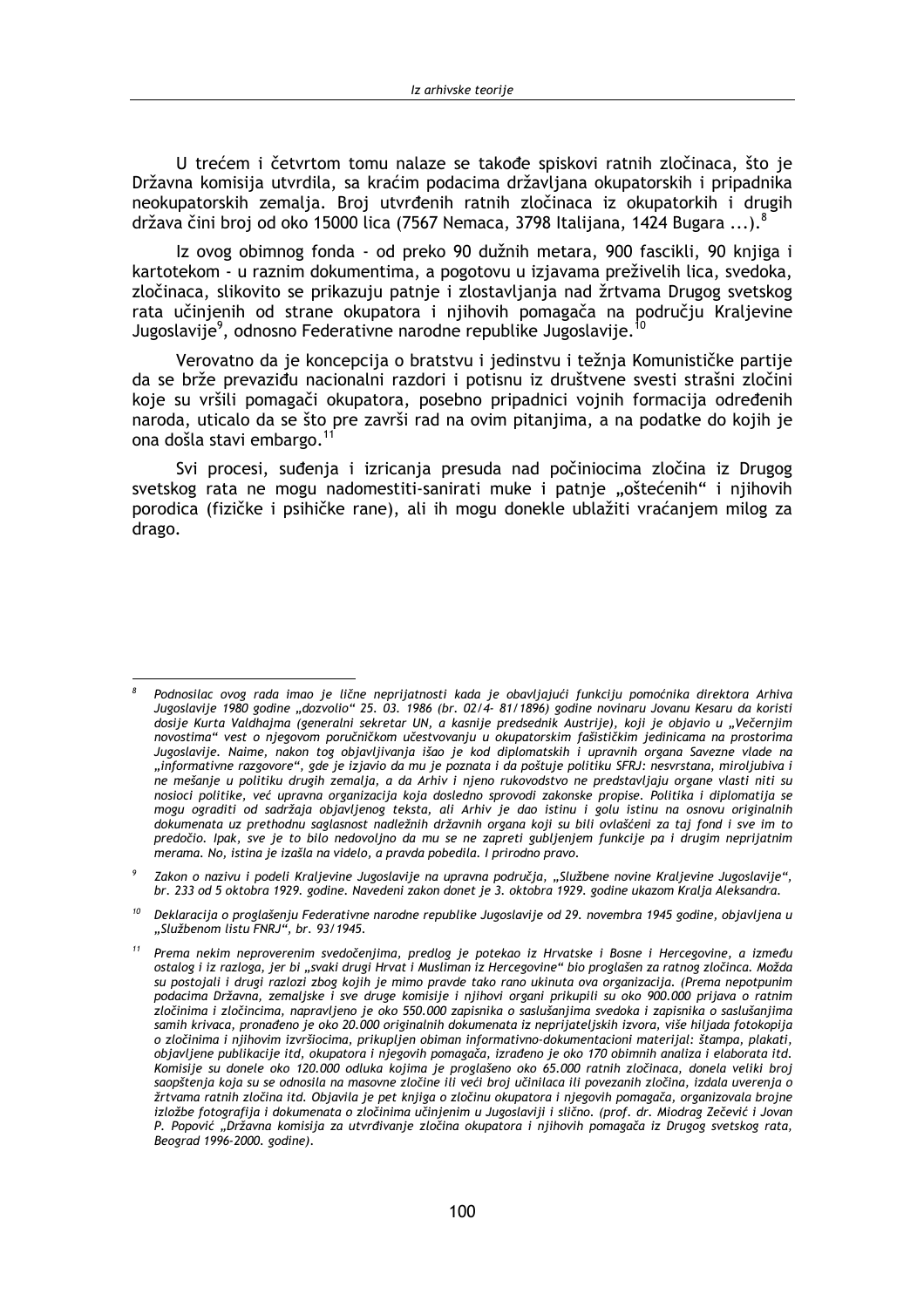"Zlo činiti od zla braneći se Tu grijeha nikakvoga nema" (Niegoš)

Budućim generacijama to može biti pouk kada upoznaju ta stravična nedela i sankcije koje su prema zločincima izvršene.

U okviru fonda "Savezni sekretarijat za finansije - Ured za zaštitu jugoslovenske imovine u inostranstvu", broj fonda 326, nalaze se grupe, i to: "Vivo eksperimenti", "Ratna ošteta" i "Jugoslovenski ratni zarobljenici u italijanskim logorima" iz kojih se mogu videti podaci, postupak i položaj jugoslovenskih zarobljenika i interniraca po raznim evropskim koncentracionim logorima u organizaciji okupatora i njihovih pomagača.

Grupa dokumenata "Vivo eksperimenti" (1950-1971) sadrži prijave, izveštaje, zapisnike o radu lekarske Komisije za određivanje naknade licima na kojima su izvršeni ogledi u nacističkim logorima ili Ureda za obeštećenje žrtava Vivo eksperimenata; zatim sadrži analize od strane Međunarodne službe traženja,<br>Internacionalnog komiteta u Ženevi, mikrofilmovanih dokumenata o izvršenim eksperimantima nad logorašima koncentracionog logora Mathauzen, čiji se originali nalaze u Saveznom arhivu u Koblencu, u Nemačkoj; spiskovi žrtava Vivo eksperimenata pozvanih na pregled, pregledanih umrlih itd.

Poštujući privatnost mučenih ljudi na kojima su vršeni i eksperimenti bilo bi nemoralno, a time i nenormalno da se kroz navođenje njihovih imena iznose oblici ogleda i mučenja koji su vršeni nad njima. Ovde ćemo izneti neke od načelnih ispovesti koje su ti mučenici, bez navođenja njihovih imena, davali pred lekarskim komisijama, odnosno šta je rađeno sa njima ili nad njima:

- veštački su izazivane visoke temperature i onda bi ih naglo stavili na sneg na  $\bullet$ temperaturi ispod 35 stepeni i pratili kako će se organizam ponašati;
- vadili im krv iz kičmene moždine i srži (to nije rađeno u svrhu mučenja, već s ciljem eksperimentosti, jer su to obavljali-radili lekari);
- držali ih gladne tako da su im se težine kretale od 28 do 30 kilograma, iz  $\bullet$ razloga da se proba i utvrdi "ljudska izdržljivost";
- u hermetički zatvorenoj prostoriji izazivali da osuđenici i po 15 puta padaju u nesvest:
- vadili im krv i kiselinu iz stomaka:  $\bullet$
- batinali ih:
- isprobavali lekove protiv upale pluća tako što bi operisanog stavljali pored  $\bullet$ otvorenog prozora i sl.:
- vršili smrtne opite:
- logorašice i logoraše su sterilizovali;
- vršena grupna silovania (morale su da ćute da supružnici ne bi saznali za to);
- izazivali razna obolienia, tifus i dr.;
- od trpljenja sopstvenih psihičkih i fizičkih mučenja i gledanja šta se nad drugim zaroblienicima-logorašima radi veći broj logoraša je izludeo; (roditelij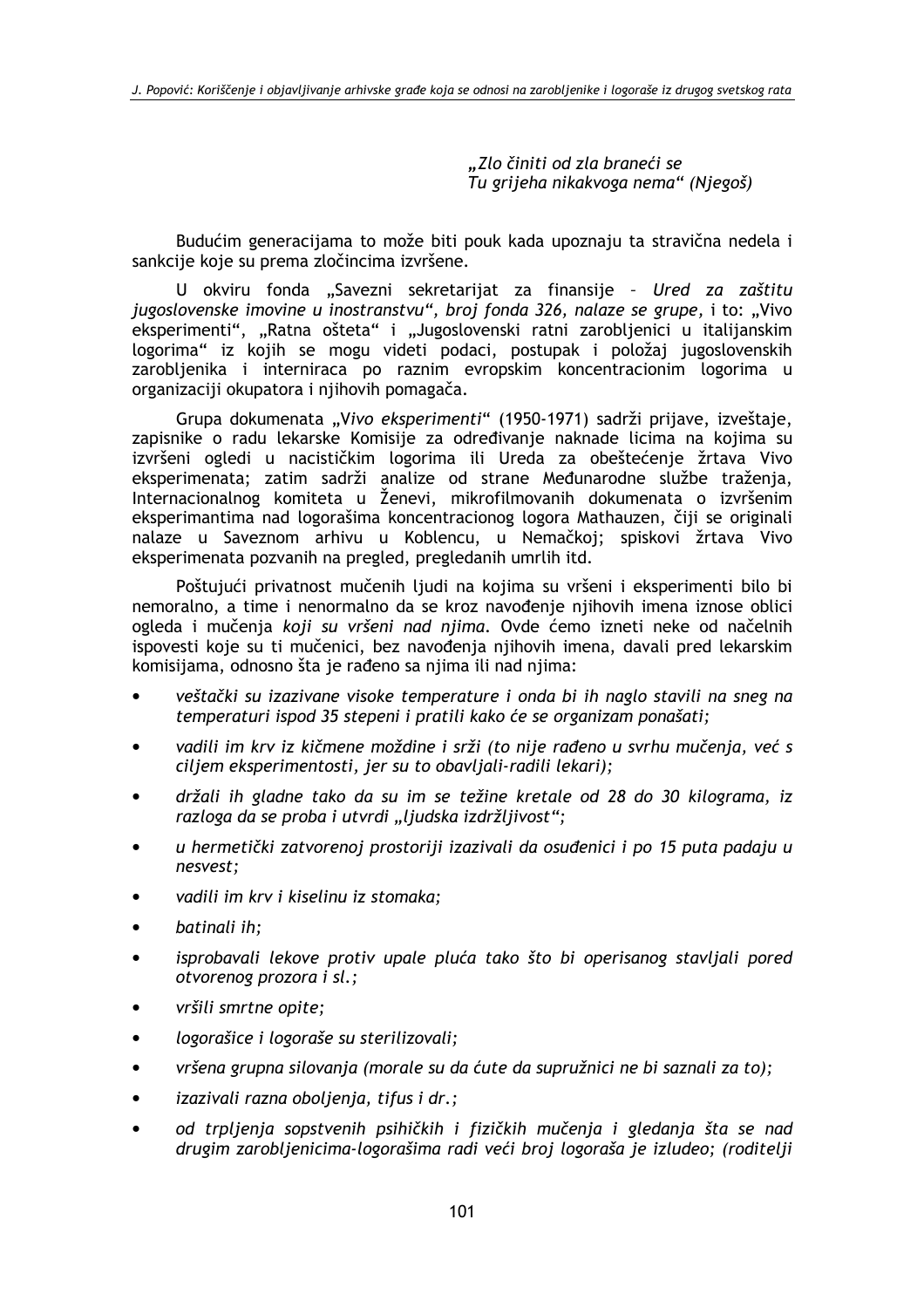ili drugi srodstvenici su ih zastupali pred liekarskim komisijama i drugim organima); punktirali su i rezali im testise;

- terali bi ih da vrše homoseksualne radnie; bez ikakvih razloga amputirali nogu da bi isprobali kako proteze funkcionišu:
- davani su im razni bakcili i virusi, da bi nakon pola sata vremena isprobali da li su "ušli u krv" (poznat je samo jedan slučaj da je od ovog postupka "kužnog zaražavanja" preživeo-logoraš-Slovenac).
- Injekcije su im davane samo radi medicinskih eksperimenata i fizičkog uništenja. Izgleda da su "gasna komora i krematorijum" bili jedine dobre i isprobane lekarske preventive".

Druga grupa dokumenata "Ratna odšteta" (1952-1957) sadrži molbe Uredu za zaštitu jugoslovenske imovine u inostranstvu sa prilozima interniraca iz Srbije, Bosne i Hercegovine, Makedonije, Crne Gore i Hrvatske; zatim zbirne spiskove potraživanja interniraca; zbirne tabele sa podacima o broju lica u ukupnom vremenu koje su internirci proveli u logorima. U tim dokumentima sadržani su i iskazi interniraca, gde se i kad bi se htelo izbeći ne bi mogla izbrisati saznanja kroz ispovesti o njihovim zlopaćenjima i mučenjima.

Treća grupa fonda "Jugoslovenski ratni zarobljenici u italijanskim logorima" sadrži: opšta dosijea, spiskove zarobljenih lica i osim podataka o jugoslovenskim sadrži i podatke o italijanskim državljanima zarobljenim u savezničkim logorima. Slične torture-mučenja nad logorašima vršena su i u italijanskim logorima, što se da videti iz njihovih dosijea.

Tematska zbirka "Logori 1941-1954" je izuzetno malog obima, od jedne fascikle, u kojoj se nalaze izveštaji o životu i radu jugoslovenskih zarobljenika i interniraca u logorima Buhenvald, Mauthauzen, Klos, logorima u Norveškoj, zapisnici sa saslušanja jednog broja zatočenika iz logora Jasenovac i nedelima ustaša nad ženama Srpkinjama, i dr.

Fragmentarno u okviru fonda "Emigrantska vlada KJ 1941-1945" nalazi se građa koja se odnosi na zarobljenike, internirce, izbeglice i lica zatečena u inostranstvu, u kojoj se nalazi i saopštenje Draže Mihailovića: o zločinima Albanaca nad srpskim stanovništvom.

Tu se nalaze i podaci o zverstvima okupatora tokom oktobra i novembra 1943. godine, o pokolijma nad srpskim stanovništvom od strane mađarske policije u Novom Sadu januara 1942. godine, izveštaj o nasilju Bugara sa spiskom ratnih zločinaca, spiskom Jevreja koje su Bugari deportovali, podaci o uništavanju Jevreja interniranih u Nemačku, apel Kraljevske vlade upućene Ruzveltu povodom pokolja nad srpskim narodom od strane Nemaca i ustaša, pisma britanskom ministru Idnu povodom pokolja Srba u Sremu i nasilje Nemaca, Mađara, Bugara i ustaša.

Ovde treba naglasiti da se iz izveštaja mogu videti zverski, neljudski postupci prema zarobljenicima u nemačkim i italijanskim logorima i o ubijanju srpskih zarobljenika u koncentracionim logorima u Nemačkoj i o odgovornostima za ta ubistva. Potpuno je izostalo obezbeđenje ličnosti, ljudskog dostojanstva i lične sigurnosti. Gde je tu pravo na zaštitu zdravlja?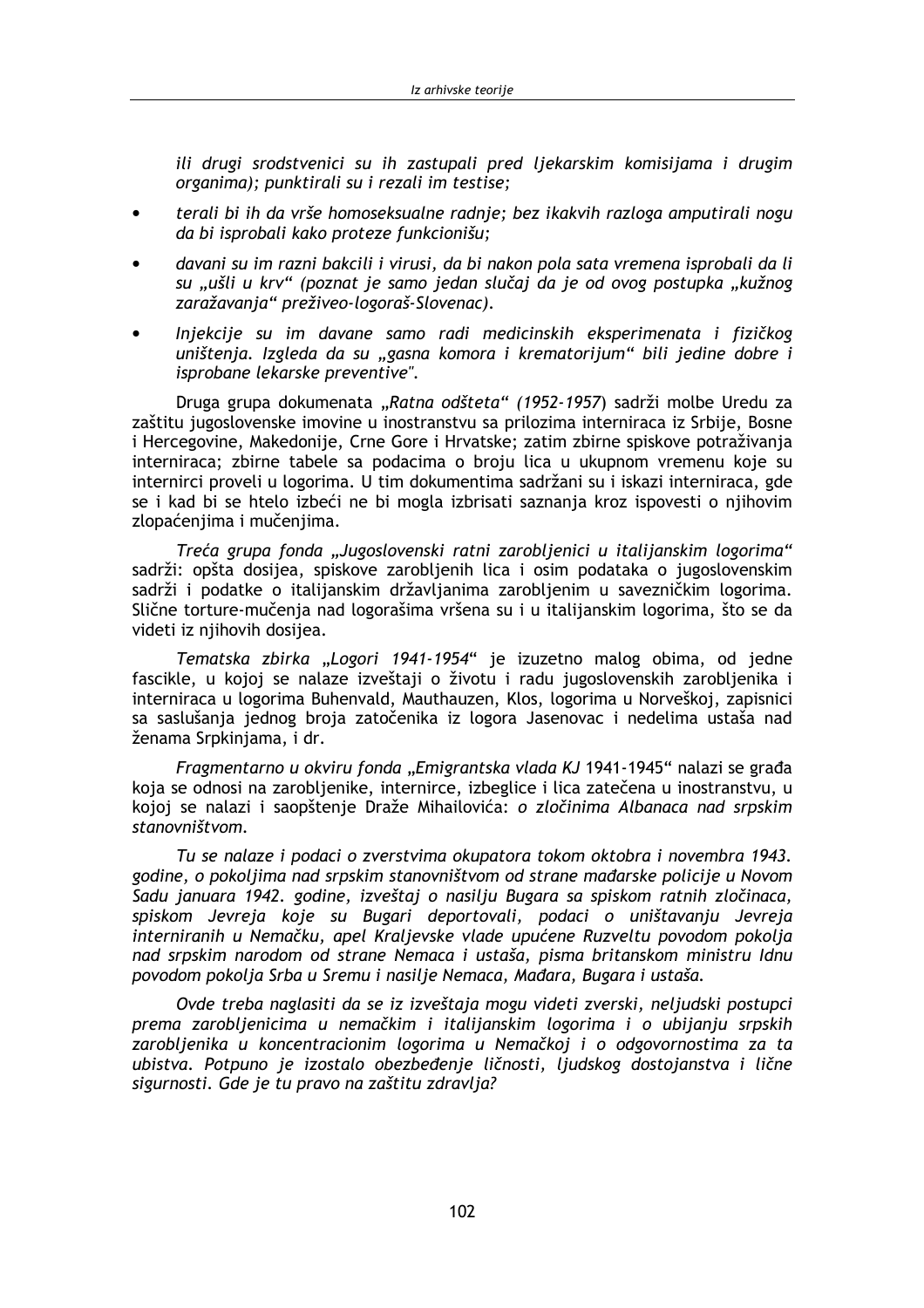"Krv je ljudska rana naopaka, Na nos vam je počela skakati Prepuniste miešinu grijeha.. (Niegoš)

Za sva zlikovačka i neljudska dela koja su po nečijim nalozima vršili egzekutori potrebno je bilo da se znaju nijhova imena i da se istaknu na stub srama.

Međutim, postavlja se pitanje da li treba obelodanjivati imena stradalnika sa unošenjem oblika zlodela nad njima: monstruozna zlostavljanja i razni eksperimenti ubistava na najnehumaniji način, mučenja, nečovečna postupanja nad njima, biološki, medicinski ili drugi naučni eksperimenti, stavljanje zatvorenika iz vrele u hladnu-ledenu vodu da bi ustanovili kako nakon toga ljudski organizam reaguje, obavljanje neprirodnih seksualnih radnji, homoseksualizam, silovanje, "seksualni odnosi ukrštanje" životinja sa čovekom i bezbroj drugih sablasnih dela, jednostavno nanošenje velikih patnji - i time to skrivati od javnosti?

> "Ulovi ih u mrežu đavolju Što je čovjek? ko slabo živinče!" (Niegoš)

Bitno je istaći da potvrda istini o zlodelima nisu samo izjave preživelih logoraša, na kojima su vršeni ti i takvi eksperimenti i koji su do kraja života ostali hrabri i časni, ali potišteni, iznureni, izbezumljeni, stalno opterećeni tim nečasnim i nehumanim delima nad njima, već i iskazi očevidaca i naravno sačuvana dokumenta nalogodavaca, organizatora i egzekutora nalogodavna i izvršna akta). U tim dokumentima nalaze se još i razni izveštaji, zapisnici, dopisi i obimna prepiska, proglasi, objave, naredbe, naređenja uputstva, depeše te razna obaveštenja, (operativna, sudska, personalna, sanitetska i druga).

Karakteristično je i to da preživeli logoraši nerado ili s mukom pričaju o tom teškom vremenu provedenom po koncentracionim logorima.

Ovde i u drugim brojnim slučajevima izostali su principi pravne jednakosti, jer su žrtve bile lišene neposredne primene humanitarnog prava i na pravnu zaštitu, kao da pravo na život ne pripada svima.

Bila je prisutna diskriminacija, zavisno od pripadnosti narodu ili narodnosti, veroispovesti, rasi, kojim jezikom govori, kog je političkog i drugog mišljenja i slično.

Smatramo da te ljude (svirepo mučene), kao i njihove srodstvenike, užu familiju treba i dalje poštedeti patnji na taj način što se takva arhivska građa ne bi davala na korišćenje, s ciljem njenog objavljivanja.

Po prirodnom pravu, Božjoj volji, moralu i pravdi: nalogodavci, organizatori, izvršioci i dželati moraju biti kažnjeni i njihova imena istaknuta (javno objavljena) za večito sećanje neljudskog i nehumanog ponašanja tih zlikovaca ljudske rase. Donekle, kao satisfakcija, jesu saznanja da je jedan broj zlikovaca dospeo tam, gde im je mesto i da su dobili "zaslužene kazne". Te nečasne ljude ili bolje ih - smrtne kazne, onako kako je to međunarodnim i domaćim krivičnim zakonodavstvima propisano.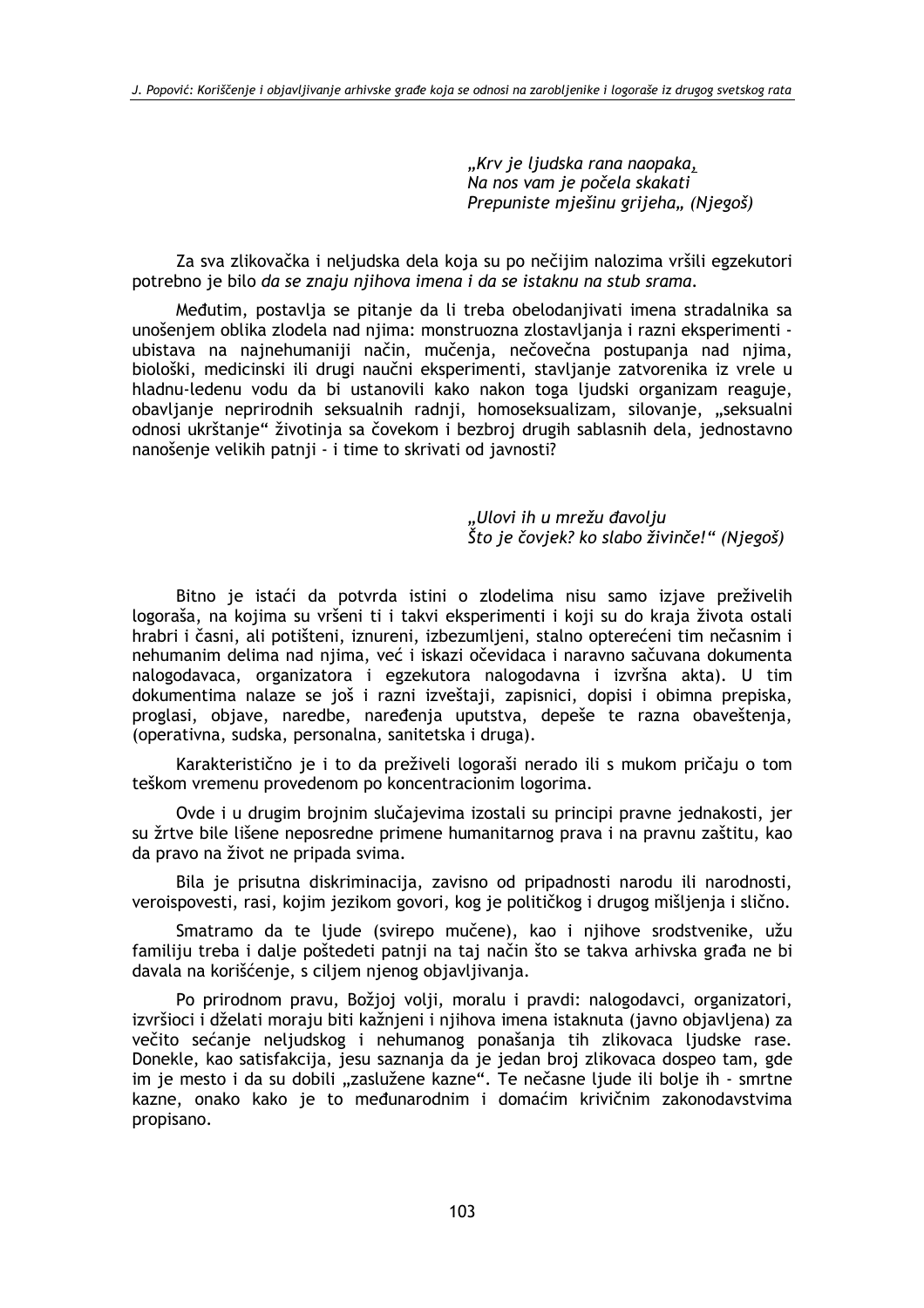Zločin i počinjoci zločina ne smeju da ostanu nekažnieni, stoga treba omogućiti široj javnosti da se upozna sa njihovim imenima i nečuvenim stradanjima po njihovim nalozima ili od nijhove ruke, da bi buduće generacije sačuvale ta saznanja.

Nasuprot tome smatramo da dosijea, iziave i druga prateća dokumenta o licima nad kojima su vršena zlodela, razni eksperimenti, iživliavanja i stravična mučenja "igrajući se njima", razumnim bićima, kao sa stokom i još gore, ne treba dozvoljavati za korišćenje radi objavljivanja, jer se iznošenjem činjenica u javnost vređaju njihova dostojanstva ličnosti i moral, narušava ugled, a podsećanjem na monstruozna postupanja sa njima nanosi se bol i patnja ne samo stradalnicima, već i njihovim članovima porodica. Inače, spiskove treba čuvati sa velikom pažnjom i da se koriste, ali ne u svrhu objavljivanja, već eventualno u svrhu materijalne nadoknade štete reparacije.

Istini za volju, tako izričite zabrane u važećem arhivskom zakonodavstvu -Zakonu o arhivskoj građi Srbije i Crne Gore, podzakonskim propisima donetim na osnovama Zakona i internim aktom o korišćenju arhivske građe u Arhivu nije predviđena zabrana korišćenja navedenih fondova, ali postoji stvorena praksa koja se primenjuje kod ovih fondova.<sup>12</sup> Naime, iz humanih i moralnih razloga, da se ne bi povredilo dostojanstvo ličnosti i nanosili bolovi i patnje, ti dosijej nisu davani na korišćenje, jako su rokovi zabrane istekli, jer su uvek nadjačale svest i savest onih koji su o tome odlučivali. O tome je odlučivao starešina Arhiva. To nije bila moralna norma iz obaveznosti, već neka lična karakterna obaveza kojom se ispunjava neka moralna vrednost. Bilo je to njegovo diskreciono pravo.

No, i u slučaju da je korisnik dobio i takvu arhivsku građu na uvid i korišćenje, on je, pismeno i usmeno, upozoren na moguće posledice, ukoliko dobijeni fond, deo fonda, dosije i sl., bude objavljen. Time se isključuje odgovornost zaposlenih u Arhivu, jer su ispoštovali zakonske rokove i postupak korišćenja, obezbedili uslove za rad istraživačima i najzad upozorili ih na moguće posledice.<sup>13</sup>

Smatramo da je zakonodavac ispustio tu odredbu zakona i iz razloga što je za slučaj objavljivanje takve građe bez njegove saglasnosti omogućeno oštećenom licu,

 $12$ Arhivska građa u arhivima koristi se za naučne potrebe (korisnici su najčešće naučne institucije, kao što su na primer akademije nauka, univerziteti, instituti ali i naučni i drugi istraživači, kao i pojedinci). Ona se koristi i za .<br>kulturne potrebe (istorijske čitanke, tematske brošure, vodiče za istorijske i kulturne znamenitosti, albume, kataloge, monografije, izložbe idr.) i u operativne potrebe (građa koja je nastala u radu institucije koja traži njeno korišćenje, državni organi vlasti i uprave, sudovi, institucije koje se bave proučavanjem određenih procesa u razvoju naučnih, tehnoloških, organizacionih i drugih dostignuća), za potrebe institucija ili nekog drugog naručioca. Korišćenje arhivske građe za lične potrebe građana (lična stanja i prava) ima veliki značaj. Naime, neka egzistencijalna pitanja građani mogu regulisati samo na osnovu arhivske građe. Ovde se pre svega računa na svoja prava iz radnog odnosa, socijalnog i zdravstvenog osiguranja, pitanja nekretnina, lične svojine, da dođu do svojih ličnih dokumenata koji su im neophodni. Ovim zahtevima udovoljava se po hitnom postupku i izdaju uverenja, prepisi ili reprodukcije dokumenata koje arhiv obavezno overava i time im daje karakter zvanične isprave koja se poštuje u upravnom i sudskom postupku i drugim potrebama kao dokazno sredstvo.

Takođe treba istaći da preovladava praksa da se arhivska građa ne dozvoljava za korišćenje, odnosno objavljivanje neovlašćenom licu, niti mu se može izdati zvanična isprava od Arhiva, ako bi se time povredili interesi društvene zajednice, narušila službena ili poslovna tajna, kao i povredili interesi građana.

<sup>&</sup>quot;Izjavljujem da sam upoznat sa uslovima i načinom korišćenja arhivske građe u Arhivu, koji su predviđeni Pravilnikom Arhiva o korišćenju arhivske građe i da ću se tih uslova pridržavati. Izjavljujem da ću podatke do kojih dođem tokom korišćenja arhivske građe u Ahivu, koristiti u skladu sa zakonom, odnosno da ću poštovati autorsko-pravne odnose koji mogu nastati iz korišćenja i objavljivanja arhivske građe koju koristim po ovoj prijavi, te da ću u vezi sa ovom snositi sve materijalne i druge posledice do kojih eventualno dođe, nakon što arhivsku građu koju sam koristio u Arhivu objavim ili na bilo koji drugi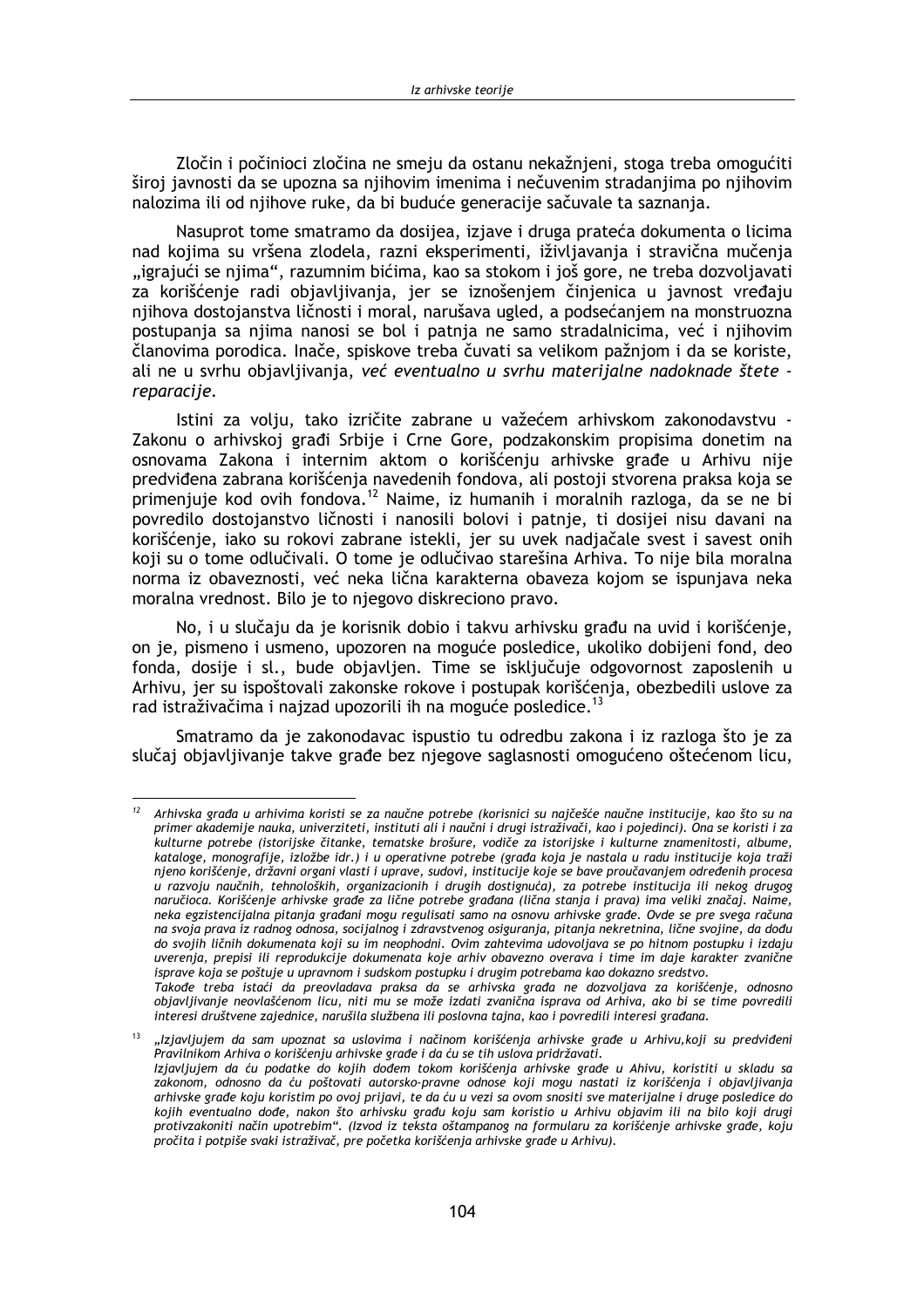da ima pravo podneti privatnu krivičnu tužbu, a nakon toga i građansku radi nadoknade materiialne štete. (Takve odredbe su predviđali raniji krivični zakoni: SFRJ, SRJ, republički, pa i važeći Krivični zakon Srbije "Sl. glasnik", br. 85, 88 i 107 iz 2005. godine).

Iz razloga da ne bi bilo isključivosti, mislimo, da bi možda i ovi fondovi trebalo da budu otvoreni za istraživanje, s tim što bi se objavljivanje imena moglo vršiti samo uz prethodnu saglasnost čoveka nad kojim su vršeni eksperimenti i zločini ili njegove rodbine. U tom slučaju treba napraviti razliku između mogućnosti dostupnosti ove građe istraživačima od objavljivanja te građe od strane istih.

Međutim, ovo je predmet jedne naučne rasprave i procene razloga da li treba i dalje zadržati dosadašnje rešenje ili prihvatiti liberalniji odnos kada su u pitanju ovi fondovi.

### **LITERATURA**

- Zakon o arhivskoj građi Savezne Republike Jugoslavije "Službeni list SRJ", br. 12/98.
- Zakon o kulturnim dobrima Srbije "Službeni glasnik Republike Srbije", br. 71/94.
- Krivični zakonik Republike Srbije "Službeni glasnik Republike Srbije", br. 49/92.
- Pravilnik o preuzimanju, smeštanju, čuvanju, zaštiti i korišćenju arhivske građe u Arhivu Jugoslavije i o profesionalnoj odgovornosti radnika Arhiva u odnosu na arhivsku građu.
- Jovan P. Popović: "Zbirka propisa iz arhivske delatnosti" SARJ i Savet za naučno-istraživački rad, Beograd-Zadar 1987.
- Dr. Slobodan Perović: "Moć prirodnog prava" Kopaonička škola prirodnog prava, Beograd, 9/1998.
- Jovan P. Popović: "Zakonske regulative o razmejitvi arhivskega gradiva v obstoječi zakonodaji" ARHIVI. Ljubljana 1998."
- Jovan P. Popović: "Zaštita arhivske građe i registraturskog materijala krivično pravnim merama" Samoupravno pravo broj 4. Institut društvenih nauka-Beograd 1989.
- Prof. dr Miodrag Zečević, Jovan P. Popović "Državna komisija za utvrđivanje zločina okupatora i njihovih pomagača iz Drugog svetskog rata (četiri toma), Beograd, 1996-2000.
- Dr Dušan Jakovljević "Međunarodno pravno regulisanje, reparacije posle Drugog svetskog rata", "Pravni život", IV tom, Beograd, 2006.
- Jovan P. Popović: Značaj arhivskog zakonodavstva i arhiva za zaštitu arhivske građe" Pravo i Privreda. Beograd 1998.
- Jovan P. Popović: "Uvodno izlaganje povodom jubileja pedesetogodišnjice Arhiva Jugoslavije" Monografija Arhiva Jugoslavije Beograd 2000.
- Dr. Azem Kožar:"Arhivistika u teoriji i praksi 2". Arhiv Tuzlanskog kantona, Tuzla 2005.
- Dr. Bogdan Lekić: "Arhivistika" Zavod za udžbenike i nastavna sredstva Beograd 2006.
- Jovan P. Popović: Pravni sistem zaštite arhivske građe i registraturskog materijala i način kancelarijskog poslovanja na nivou državne zajednice Srbija i Crna Gora i republike Srbije i Crne Gore" Priručnik-Beograd  $'2006.$